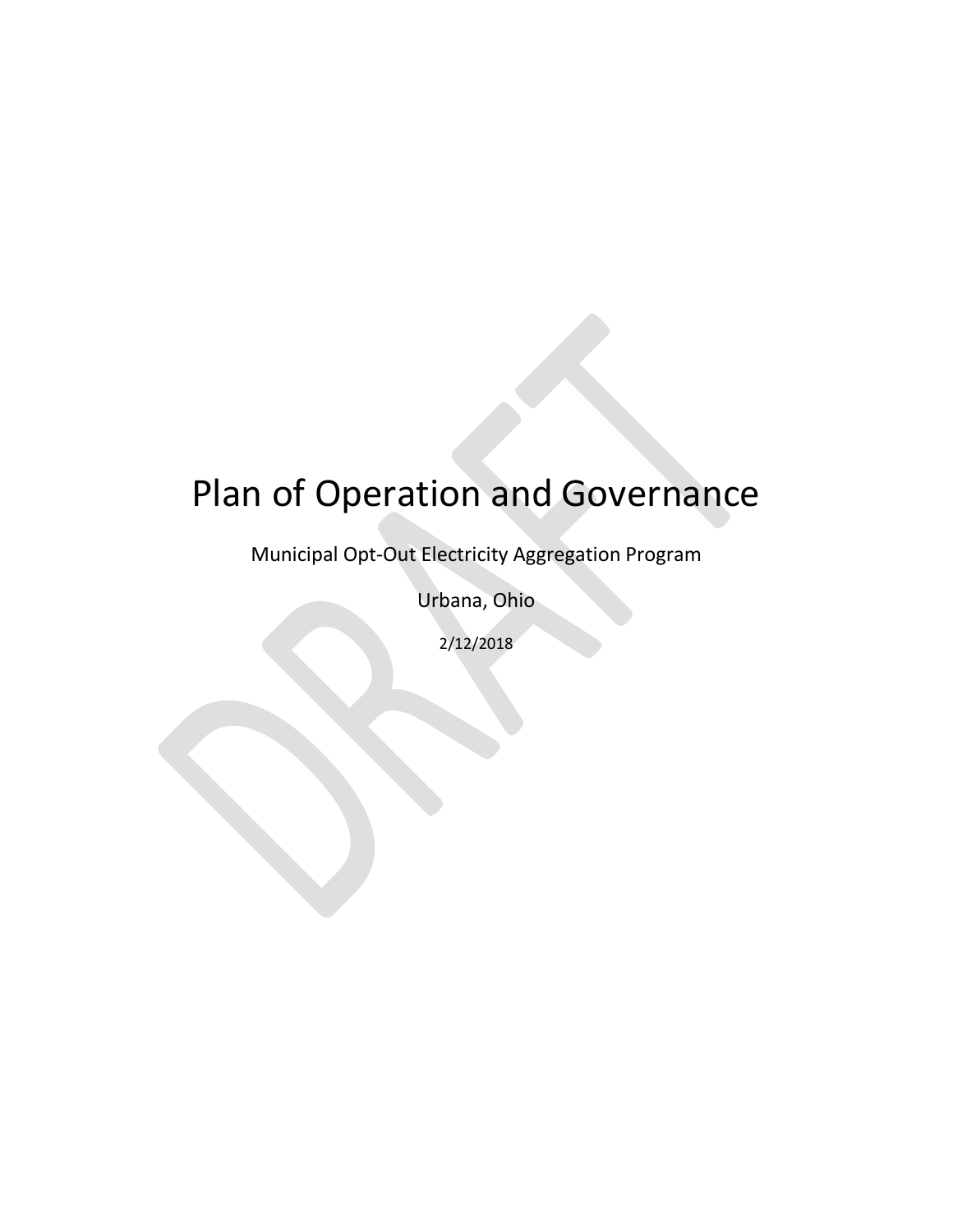# 1.) Background

### **The Law – Ohio Revised Code ("ORC") Section 4928.20 (A) states in part the following:**

"The legislative authority of a municipal corporation may adopt an ordinance, or the board of township trustees of a township or the board of county commissioners of a county may adopt a resolution, under which, on or after the starting date of competitive retail electric service, it may aggregate in accordance with this section the retail electrical loads located, respectively, within the municipal corporation, township, or unincorporated area of the county and, for that purpose, may enter into service agreements to facilitate for those loads the sale and purchase of electricity."

#### *Source: <http://codes.ohio.gov/orc/4928.20>*

ORC Section 4928.20 (C) requires that the corporate authorities or county board "shall develop a plan of operation and governance for the aggregation program so authorized." The subject Section goes on to describe that, at least two public meetings shall be held for public input, questions and comments regarding the Plan of Operation and Governance ("Plan of Operation and Governance" or "Plan"). Notice of such meeting is required. Before the first hearing, notice shall be published "once a week for two consecutive weeks in a newspaper of general circulation in the jurisdiction…" The notice shall "summarize the plan and state the date, time, and location of each hearing."

#### **(See also, 4901:1-21-16 Formation and operation of an opt-out governmental aggregation et seq.)**

#### **Definitions:**

**"Aggregation":** means combining the electric load of multiple retail customers through an agreement with the customers or formation of a governmental aggregation pursuant to section 4928.20 of the Ohio Revised Code for the purpose of purchasing retail electric generation service on an aggregated basis. **"Commission" or "PUCO"**: means the public utilities commission of Ohio.

**"Fixed Price":** means an all-inclusive per kWh price that will remain the same for at least three billing cycles or the term of the contract, whichever is longer.

**"Governmental aggregator" or "GA":** means the legislative authority of a municipal corporation, the board of township trustees of a township or a board of county commissioners of a county that aggregates the citizens of a municipal corporation, township or unincorporated areas of a county in accordance with Section 4928.20 of the Ohio Revised Code for the purpose of purchasing retail electric generation service on an aggregated basis.

**"Kilowatt" or "kw"**: means a 1,000-watt unit of energy.

**"Kilowatt Hour" "kwh"**: means a 1,000-watt unit of energy for one hour. This is the standard measurement for the amount of electricity a customer uses.

"**Mercantile customer**" shall have the meaning set forth in division (A)(19) of section [4928.01](http://codes.ohio.gov/orc/4928.01) of the Revised Code.

"**Residential** " customer: means a customer of a competitive retail electric service for residential purposes.

**"Standard Service Offer" or "SSO":** means the electric generation service a customer will receive from their local electric utility if they do not choose an electric supplier.

**"Terms and Conditions":** means a contract between a competitive retail electric service provider and a customer that outlines fees, length of service and other important information.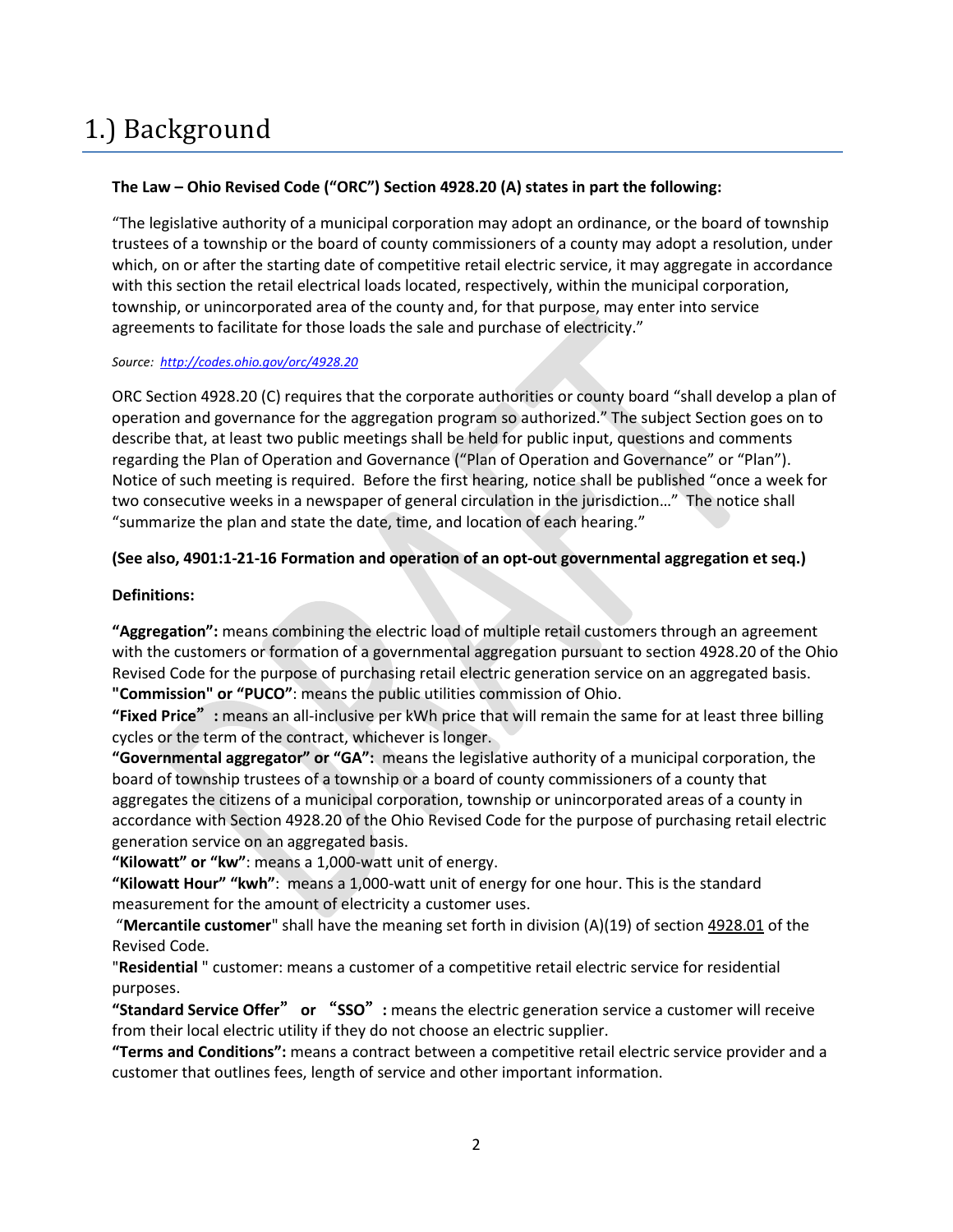**"Variable Price":** means an all-inclusive per kWh price that can change, by the hour, day, month, etc., according to the terms and conditions in the supplier's disclosure statement. Any load aggregation plan established shall provide for the following:

- Universal access to all applicable Residential and Small Commercial (non-Mercantile customer; under 700,000 kWh annual load) customers and equitable treatment of eligible Residential and Small Commercial customers.
- Describe demand management and energy efficiency services to be provided to each class of customers.
- Meet any requirements established by law concerning aggregated service.

If the Urbana, Ohio Municipal Opt-Out Electricity Aggregation Program ("Program" or "'Opt-Out' Program") is approved for eligible Residential and Small Commercial customers, then:

- If (A) the corporate authorities or county board award proposed agreements for the purchase of electricity and other related services and (B) an agreement is reached between the corporate authorities or county board for those services, then eligible customers accept and are committed, or obligated under the Terms and Conditions, unless the eligible customer affirmatively opts-out of the Program.
- If the corporate authorities or county board operate as an Opt-Out Program for eligible Residential and Small Commercial customers, then it shall be the duty of the selected Competitive Retail Electric Service provider ("CRES" or "Supplier") to fully inform those eligible customers in advance and in accordance with all applicable rules and statutes that they have the right to opt-out of the Program.
- On 10/17/17 and in accordance with the requirements of ORC 4928.20, the corporate authorities or county board approved a resolution allowing a referendum question to be placed on the May 8, 2018, ballot to operate an Aggregation Program as an "Opt-Out" Program. Under the Opt-Out Program, all eligible DP&L Residential and Small Commercial retail electric customers in city/village/township/county's jurisdiction are automatically included as participants in the Program unless they affirmatively Opt-Out of the Program by providing written notice (or other possible notice, as described in the applicable Opt-Out letters) of their intention not to participate in the Program. On May 8, 2018, the electorate will be asked to allow the corporate authority or county board to arrange for the supply of electricity on behalf of the residents and small businesses in the jurisdiction. Upon approval of the ballot question by the electorate, the corporate authority or county board will adopt the Plan of Operation and Governance as the rules for the implementation and operation of an Opt-Out Program. Upon approval of the Plan, the corporate authority or county board will file an application with the PUCO for certification as a Governmental Aggregator.
- The corporate authority or county board has retained Supernova Partners, LLC, Affordable Gas and Electric Company, LLC ("Consultant") to assist with administering the Program, the Opt-Out process, managing the competitive bidding process, writing the Request for Proposal ("RFP") to help the corporate authority or county board officials select the most suitable Supplier and commodity product, or service for participating Residential and Small Commercial customers. Additionally, Consultant shall assist the corporate authority or county board in completing and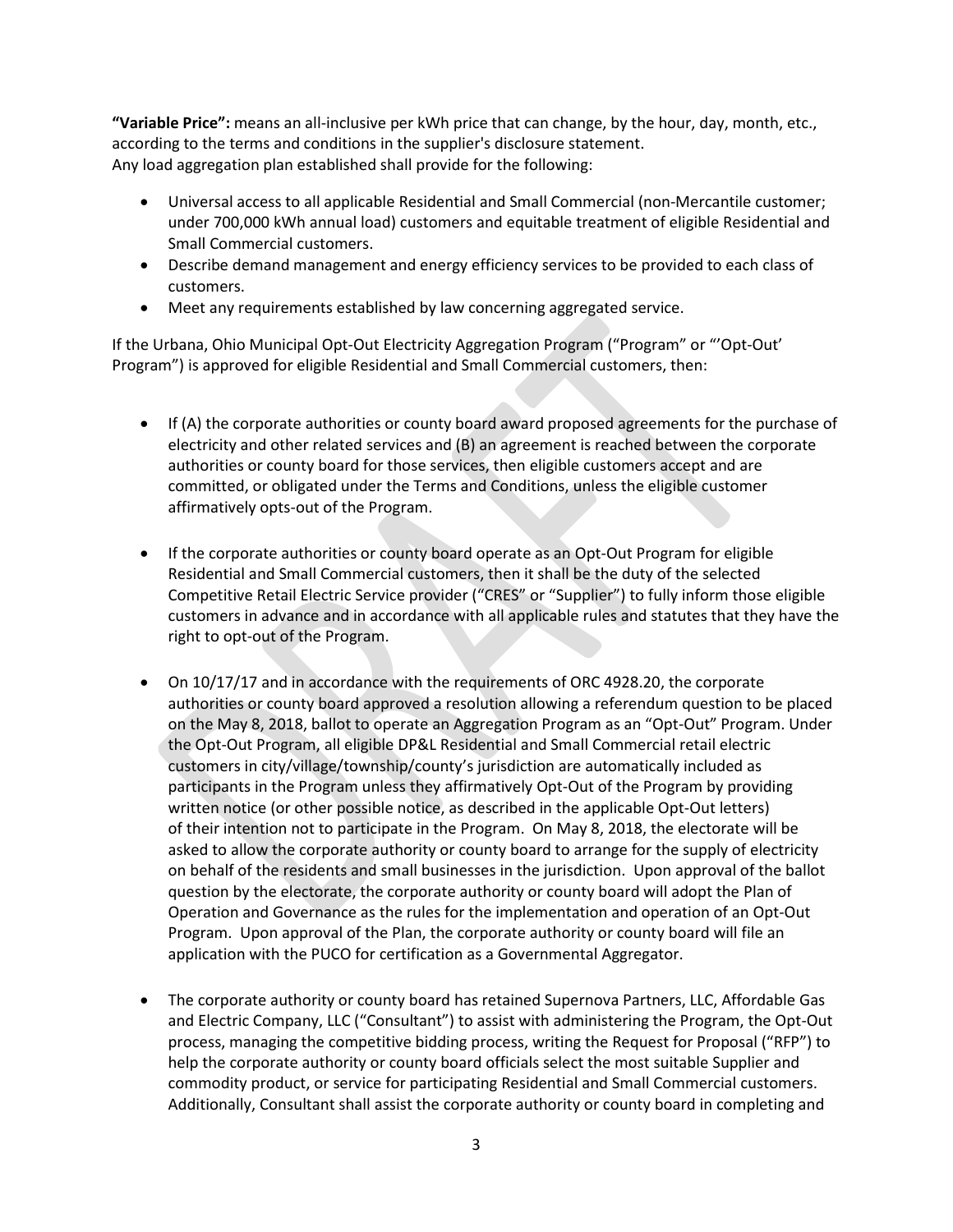filing all reporting and documentation for Urbana, Ohio as a Governmental Aggregator as required by the PUCO.

# 2.) Municipal Opt-Out Aggregation

The purpose of municipal opt-out aggregation is to reduce the electricity supply costs which the corporate authority or county board's residents and small businesses pay for electricity, taking advantage of certain economies of scale to negotiate favorable rates. The corporate authority or county board shall seek fixed electricity prices for each eligible class of customers that may be lower than the comparable price available from the Electric Distribution Utility ("EDU"), in this case DP&L. Individual Residential and Small Commercial consumers are unable to obtain significant price discounts since they lack the bargaining power, expertise and the economies of scale enjoyed by larger industrial consumers. The Program will band together numerous electric accounts, providing the benefits of economies of scale that work to benefit the smaller consumer.

As a Governmental Aggregator, the corporate authority or county board does not own electric generation assets and will not purchase and resell electricity, but represents consumer interests to set the terms for electricity supply and service from competing CRES licensed with the PUCO. Through a competitive bid process operated and managed by Consultant, the corporate authority or county board will enter into a contract with a CRES for full-requirements retail electricity supply service. The contract is expected to be for a fixed price for a specified term, but a different pricing mechanism, such as a guaranteed saving rate (based upon the respective utility's rate), shall be considered. The corporate authority or county board may contract with one or more CRES if necessary to meet the needs of participating Residential and Small Commercial customers.

The corporate authority or county board will serve as governmental aggregator and in cooperation with Supernova Partners, LLC, Affordable Gas and Electric Company, LLC, will collect all Residential and Small Commercial customers' electricity load within the corporate authority or county board's municipal boundaries and seek bids from qualified and PUCO licensed CRES.

This Plan has been prepared by the corporate authority or county board officials in cooperation with Supernova Partners, LLC, Affordable Gas and Electric Company, LLC, the "Consultant", to provide an understanding of structure, governance, operations, management, and policies of the Program to be utilized for Residential and Small Commercial customers participating in the Program.

# 3.) Eligible Customers

Eligible customers under the Program include EDU customers who are located within the municipality's geographical boundaries and are either:

- Residential customers receiving electric service from the EDU
- Non-Mercantile Small Commercial customers consuming 700,000 kwh or less annually on a calendar basis, receiving electric service from the EDU.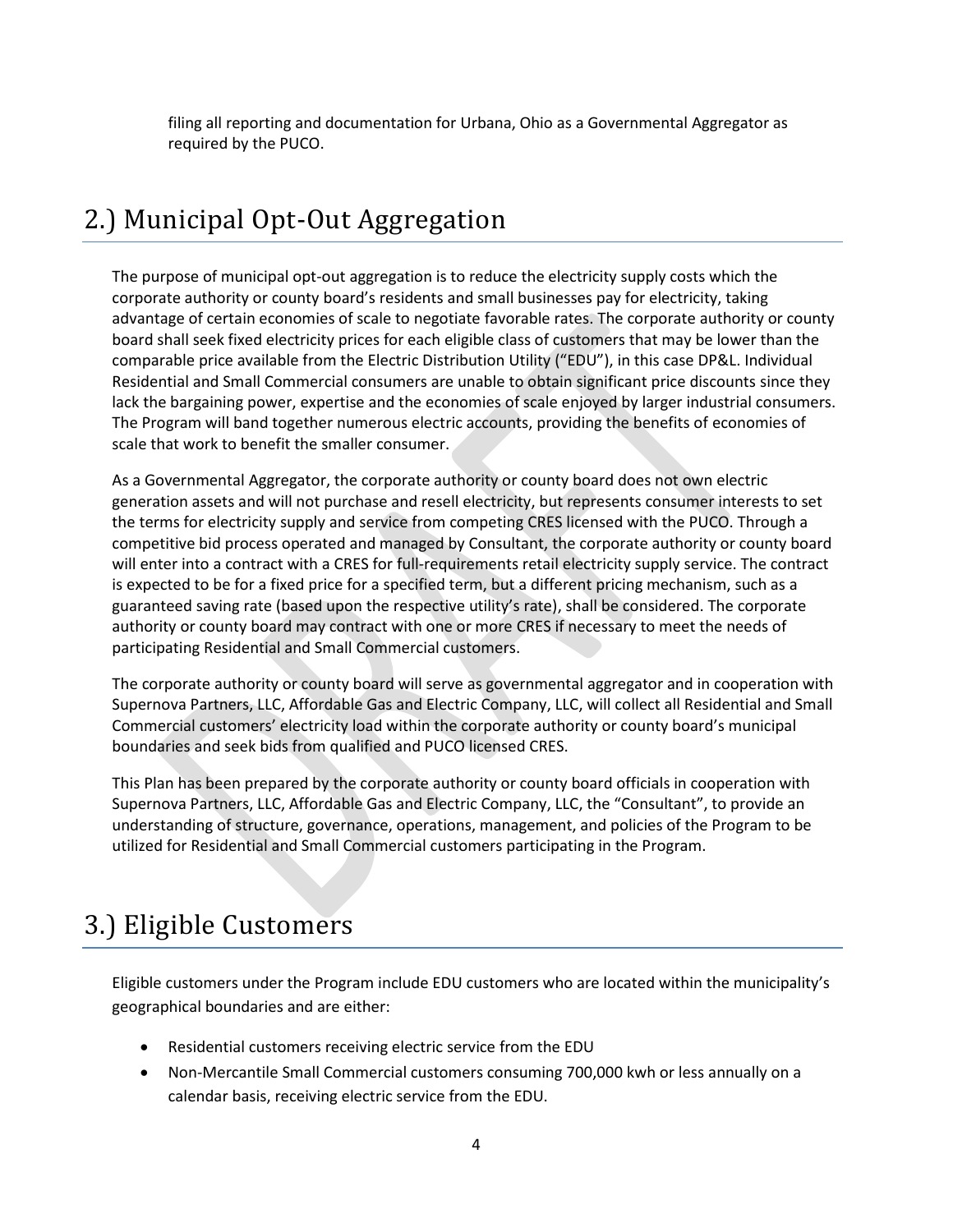The corporate authority or county board will work with the winning CRES to remove any customers determined to be ineligible due to one or more of the following:

- Customer is not located within the municipal territory limits;
- Customer appears on the PUCO's "do not aggregate" list.
- Customer has opted out of the Program.
- Customer is in an existing power supply agreement with a CRES other than the current Supplier of the Program;
- Customer has a special arrangement with the EDU;
- **■** A Mercantile customer that has not provided affirmative consent (opted-in) to join the Program;
- **EXECUTE:** Customer is enrolled in a percentage of income payment plan (PIPP) pursuant to section 4928.52 of ORC.

Customers who are not eligible under the "Opt-Out" Program, but may see a savings due to rates negotiated and secured, will be offered an opportunity to opt-in, if appropriate and allowed under ORC 4928.20.

The Retail Customer Identification information provided by the EDU will remain the property of the municipality, and the CRES will handle data in a manner consistent with the provisions of all applicable Federal and Ohio Law, PUCO regulations, etc.

The CRES shall treat all customers equally and shall not deny service to any customer in the Program, or alter rates for different classes of customers unless authorized by Ohio State Law or administrative code.

### 4.) Opt-Out Process

Customers who wish not to be "automatically included" in the Program will be allowed to opt-out in accordance with ORC 4928.20, OAC 4901:1-21-17, and all other applicable statutes and rules. An initial opt-out period will be held and Residential and Small Commercial customers who choose to opt-out will remain on the EDU's Standard Service Offer.

After a service agreement with the selected CRES has been finalized, the corporate authority or county board will provide the eligible customer list to the selected CRES. The list will include any eligible Residential, and Small Commercial accounts that could potentially realize savings through the accepted bid price. During the Opt-Out notification period, the selected CRES will operate an opt-In program for customers who are currently not eligible to participate in an "Opt-Out" Program, but may otherwise provide affirmative consent to join the Program. This will ensure the greatest amount of participation for all customers under the Program.

**Opt-Out Notices:** A notice will be sent to all Residential and Small Commercial accounts that are deemed eligible by the corporate authority or county board. See "Eligible Customer" section above. A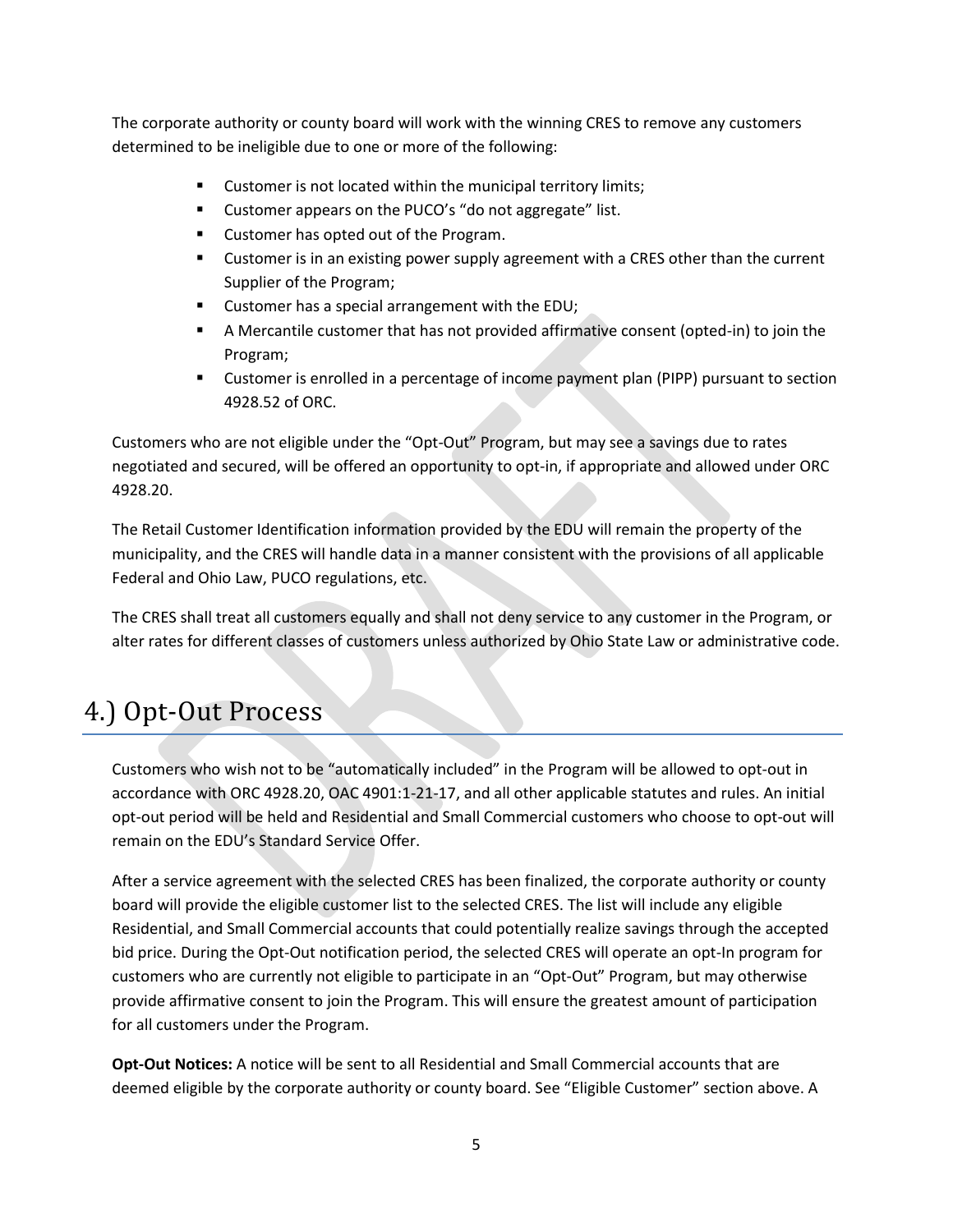sample of the notice is provided in Appendix A of this Plan. The contents of the notice will be printed on the corporate authority or county board's municipal letterhead so as to avoid any confusion with other offers that may exist with other CRES's in the state. The Opt-Out notice will clearly notify the applicable Residential and Small Commercial customers of the rates to be charged for electricity and other terms of the contract with the selected Supplier. The selected CRES will have thirty (30) days from the receipt of the eligible customer list to mail the opt-out notices to all eligible residences and small businesses included in the Program.

**Distribution of Opt-Out Notices:** The selected CRES will be required to pay for all production, printing, and mailing costs associated with the distribution of Opt-Out notices. The selected CRES and the corporate authority or county board will agree on the format of the Opt-Out notice prior to the mailing of any notices. The notices will be mailed from the selected CRES to the owner or occupant residing at the electric account mailing address shown on EDU's customer list.

**Opt-Out Period:** After mailing the notices, there will be an Opt-Out Period of no fewer than twenty-one (21) days. Customers not wishing to participate in the Program will have twenty-one (21) days from the date postmarked on the notice to postmark and return the Opt-Out notice to the selected CRES in order to satisfy the Opt-Out requirement.

**Customer support during Opt-Out Period:** The selected CRES will maintain a toll-free phone number and website explaining the steps for Opting-Out of the Program. If reasonably necessary, the selected CRES will provide bilingual or multilingual customer support to explain the Opt-Out procedure to non-English speaking residents. During this period and through the initial procurement term, the Consultant will provide supplemental customer support for any issues not satisfied by CRES customer support.

**Enrollment:** Once the Opt-Out Period has passed, the selected CRES will not enroll those EDU customers opting-out of the Program. In the event that an eligible Residential or Small Commercial account is inadvertently omitted from the Program, the selected CRES shall enroll that customer at the Program rate for the remaining term.

**Opt-Out After Enrollment:** Once enrolled in the Program, customers may cancel their service with the selected CRES at any time by directly notifying the selected CRES via a toll-free phone number that will be provided on the Opt-Out notice. In all such cases, the customer may do so without incurring any charges, penalties, or fees.

**Early Cancellation Charges:** There will be no charges for customers leaving the program after enrollment with the selected CRES has occurred.

#### **Opt-Out Steps Overview:**

- **1.** The selected CRES and the corporate authority or county board will agree upon the format of the Opt-Out notice prior to mailing to eligible Residential and Small Commercial customers.
- **2.** The selected CRES will mail Opt-Out notices to all eligible customer service classes.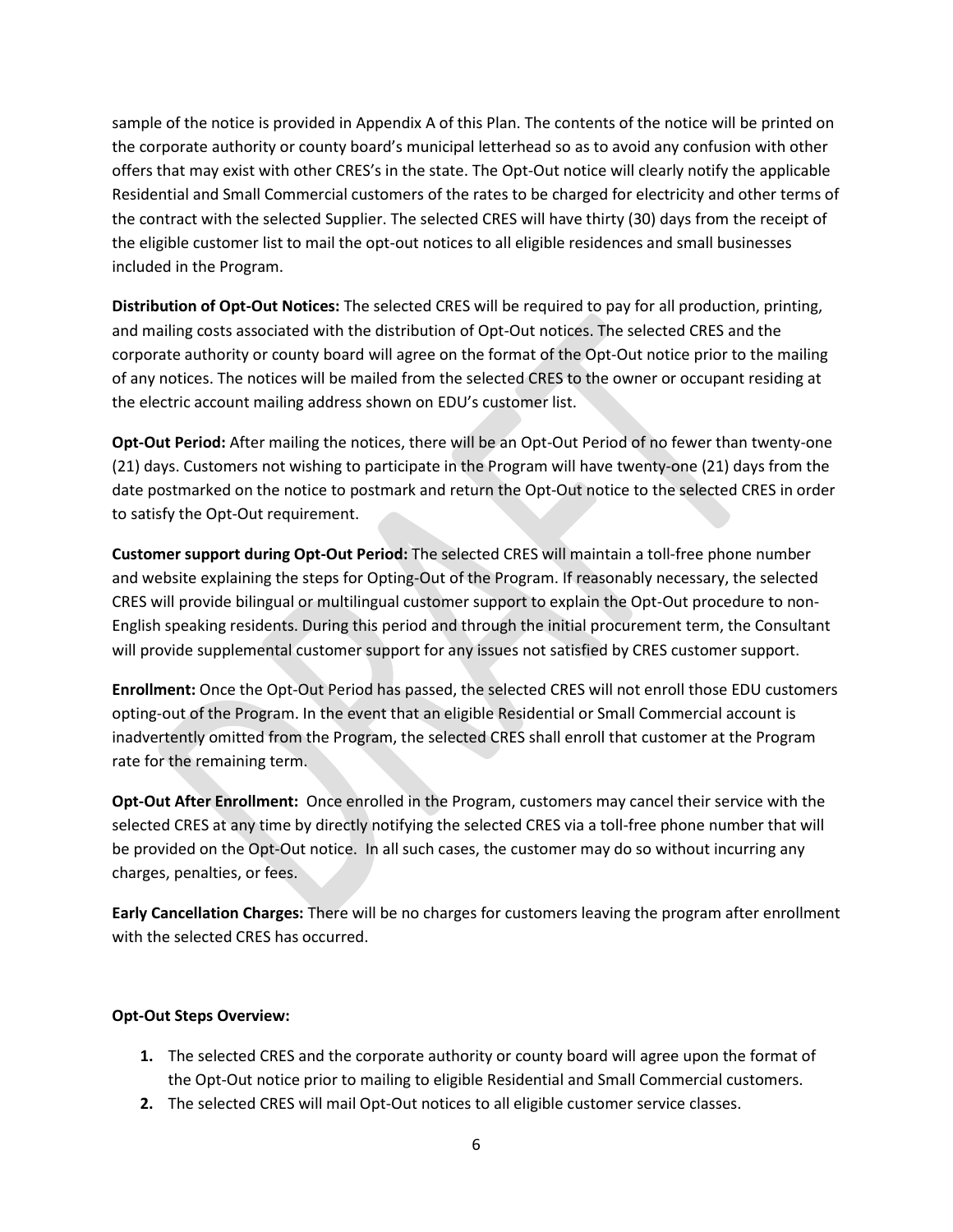- **3.** Recipients will have at least **twenty-one (21)** days from the postmark on the notice to return notice to selected CRES if they want to be removed from the Program.
- **4.** Recipients will be able to opt-out by returning an Opt-Out card via U.S. Mail to the selected CRES provider. Additional options for opting-out may be offered by the CRES.
- **5.** The CRES will offer a toll-free phone number and website to aid recipients with the notice and the opt-out procedure. Further support will be provided by the Consultant through a link on the websit[e http://www.AffordableElectricRates.com.](http://www.affordableelectricrates.com/)
- **6.** Additionally, Residential and Small Commercial customers that do not opt-out, per step 4 above, will receive written notification, called a "Letter of Rescission" or a "Switch Letter", from the EDU stating that they are about to be switched.
- **7.** The Letter of Rescission will inform the participant that they have **seven (7)** calendar days to rescind the contract by contacting the EDU. The selected Supplier will not enroll those accounts that have opted-out of Program, or rescinded their enrollment.

No opt-out disclosure notices will be sent to potential customers of an aggregation prior to the prospective governmental aggregator being certified by the PUCO as a governmental aggregator by submitting the following completed form:

<http://www.puc.state.oh.us/emplibrary/files/smed/CRES/3ERCRESFormsGovernmentalAggregator.pdf>

### 5.) Periodic Enrollment Updates

- 1. **Moving to the city, village, township or county from another municipality:** Residential and Small Commercial customers that move into the city, village, township or county's jurisdiction will be welcome to participate in the Program. Consultant will periodically request updated account lists from the EDU and the winning CRES. Through a comparative scrubbing process, Consultant will then send a list of newly eligible, but currently not enrolled accounts to CRES, whereupon CRES will promptly send Opt-Out notices so that these account holders may be given the option to participate. These accounts will be given twenty-one (21) days from the postmark date on the notice to return the Opt-Out notice if they do not wish to participate in the Program.
- 2. **Moving within the city, village, township or county's jurisdiction:** Selected CRES shall continue service at the same rate and under the same terms and conditions for Residential and Small Commercial customers that are in the Program, but move to a different premise within the city, village, township or county's jurisdiction prior to the expiration of the contract term. The subject customer described in this Section, will automatically receive a new opt-out notice. If such a notice is not received the customer will have the right to contact the selected CRES and or Consultant to obtain such a notice.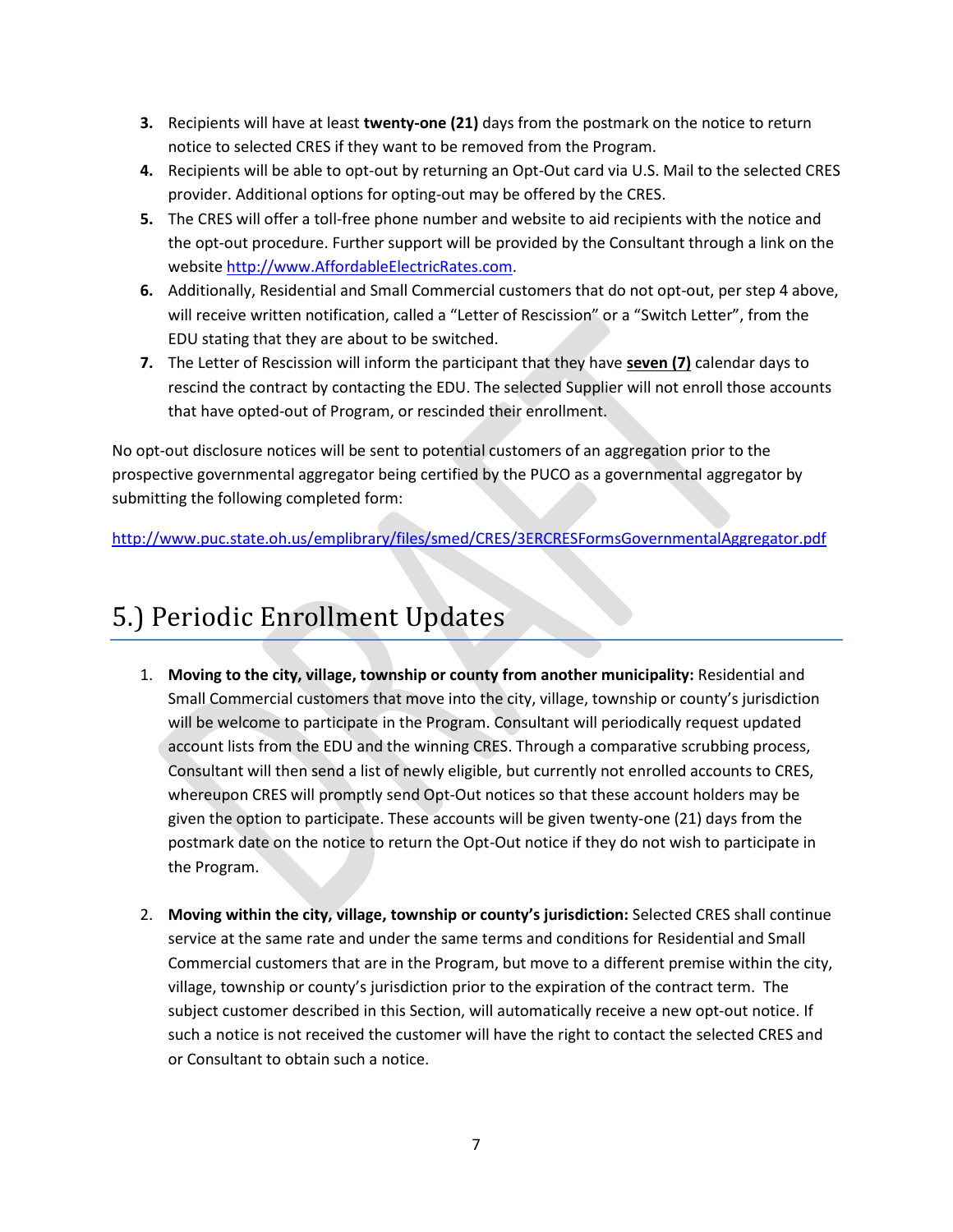Any new accounts shall be able to enroll in the Program under the same terms, conditions, and pricing as accounts that were initially enrolled during the initial opt-out period. However, newly enrolled accounts will only have the ability to participate in the ongoing Program for the time remaining in the term of the agreement with the Supplier ("Power Supply Agreement"). Costs (for example for printing and mailing) associated with subsequent opt-out rounds will be paid in the same manner as for the initial opt-out round.

### 6.) Selected Supplier Responsibilities

The corporate authority or county board will use a competent entity as a Supplier to perform and manage aggregation services for the Program. The selected CRES shall provide adequate, accurate, and understandable pricing, terms and conditions of service, including, but not limited to, no switching fees and the conditions under which Program participants may opt-out, or cancel their electric supply service under the Program without penalty at any time.

The CRES must provide the corporate authority or county board and Consultant, upon request, within a reasonable period of time, an electronic file containing the Program participant's usage, charges for retail supply service and such other information reasonably requested by the corporate authority or county board or the Consultant.

The CRES shall create and maintain a secure database of all Program participants. The database will include the name, address, EDU account number or Service Delivery Identifier, and the CRES's account number of each active Program participant, and other pertinent information such as rate code, rider code (if applicable), most recent twelve (12) months of usage and demand, and meter reading cycle. The database will be updated at least quarterly. Accordingly, the Supplier will develop and implement a program to accommodate participants who (i) leave the Program due to relocation, opting-out, etc.; (ii) decide to join the program; (iii) relocate anywhere within the corporate limits of the municipality; (iv) move into the municipality and elect to join the Program. **(See Appendix A of this Plan)**

Education: The selected CRES shall work with Consultant to develop and implement an educational program that generally explains the Program to all Residential and Small Commercial customers.

CRES will provide updates and disclosures mandated by Ohio law and applicable rules and regulations, and implement a process to allow any participant the opportunity to opt-out, or cancel their electric supply service under the Program according to the terms of the Power Supply Agreement and T&Cs.

Customer Service: the selected CRES shall hire and maintain an adequate customer service staff and develop and administer a written customer service process that will accommodate participant inquiries and complaints about billing and answer questions regarding the Program in general. This process will include a description of how telephone inquiries will be handled, either internally or externally, how invoices will be prepared, how participants may remit payment, and how collection of delinquent accounts will be addressed. The CRES and the corporate authority or county board may enter into a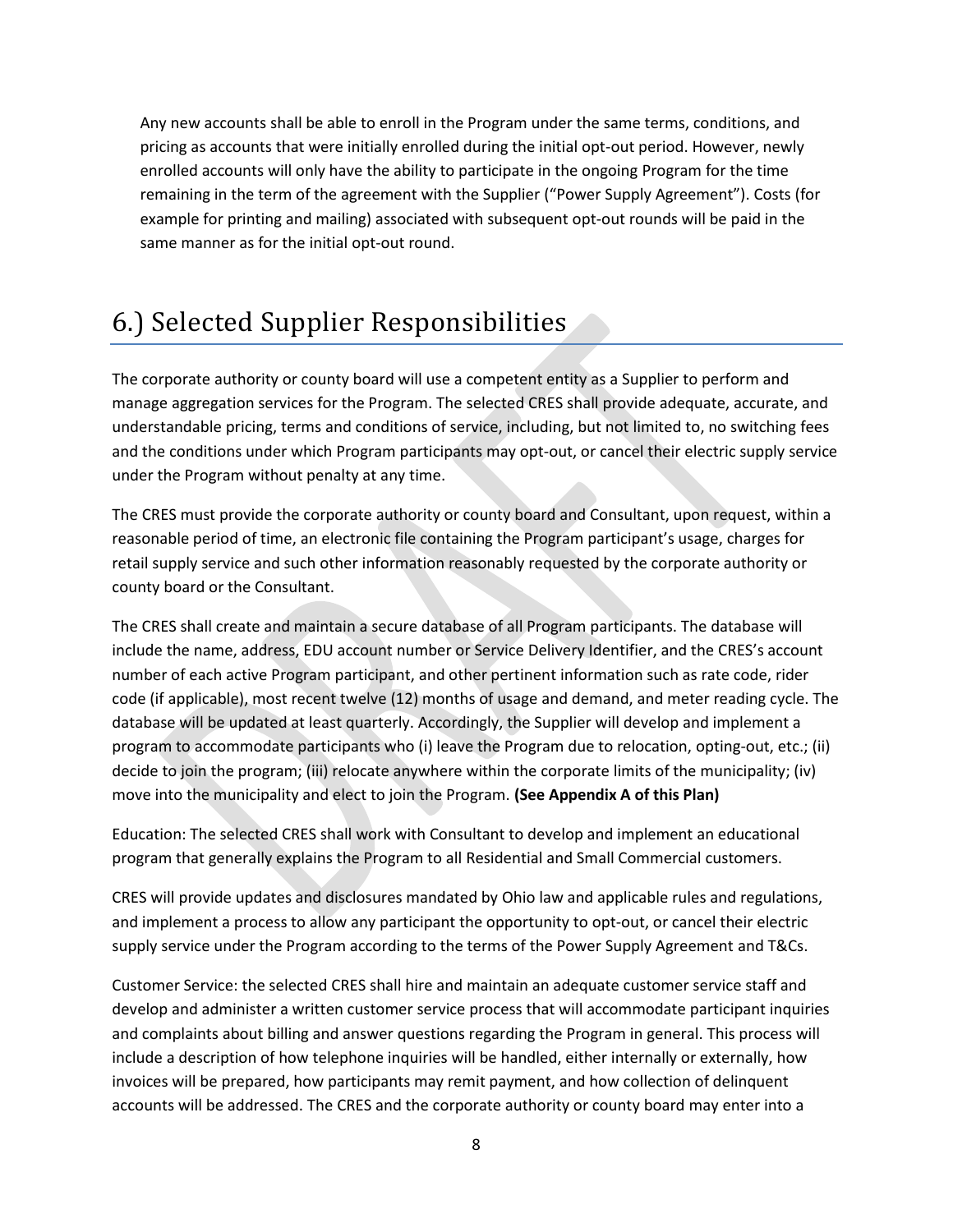separate customer service plan agreement or the terms may be included in the Power Supply Agreement.

**Any electric customer, including any participant in this Program, may contact the Public Utilities Commission of Ohio (PUCO) for information, or to make a complaint against the Program, the CRES, or the EDU. The PUCO may be reached toll free at 1-800-686-7826 or for TTY (toll free) at 1-800-686- 1570 from 8:00 a.m. to 5:00 p.m. (Eastern Time) weekdays, or at [www.PUCO.ohio.gov](http://www.puco.ohio.gov/) .**

Billing: EDU will provide a monthly billing statement to each Program participant which shall include CRES charges. The CRES will not charge any additional administrative fee(s).

Compliance Process: The CRES may develop internal controls and processes to ensure that the corporate authority or county board remains in good standing as a Governmental Aggregator and ensure that the Program complies with ORC 4928.20 and all applicable laws, rules and regulations, as they may be periodically amended. It will be the CRES responsibility to deliver reports at the request of the municipality or Consultant in a reasonably timely manner that will include (i) the number of participants in the Program; (ii) a savings estimate or increase from the previous year's baseline; (iii) such other information reasonably requested by the municipality or Consultant; (iv) comparison of the participants' charge for the supply of electricity from one designated period to another identified by the municipality. The CRES shall also develop a process to monitor, and shall attempt to promptly notify in writing, any changes or amendments to any laws, rules or regulations applicable to the Program. The CRES, however, does not represent the Governmental Aggregator, or Consultant. The GA, or Consultant should independently seek advice, or expertise, including legal counsel to represent their interests if deemed necessary.

Notification to EDU: The Residential and Small Commercial customers in the corporate authority or county board that do not Opt-Out of the Aggregation Program will be enrolled automatically in the Program by the selected CRES. Eligible Residential and Small Commercial customers will not be asked to take affirmative steps to be included in the Program. To the extent that EDU requires notification of participation, the selected Supplier shall provide such notice to EDU. Periodically, the CRES will inform EDU through electronic means, of any new members enrolling into the Program.

Customer Switching Fee: The selected CRES shall be responsible for payment of any customer switching fees imposed by the incumbent EDU.

# 7.) Supplier (CRES) Selection Criteria

CRES's responding to the RFP will be measured on the basis of PUCO licensing and certification standards, price, program, marketing, experience, and quality of the response. The CRES will also hold the corporate authority or county board and Consultant harmless of any financial obligations or liability that may arise as a result of the Program.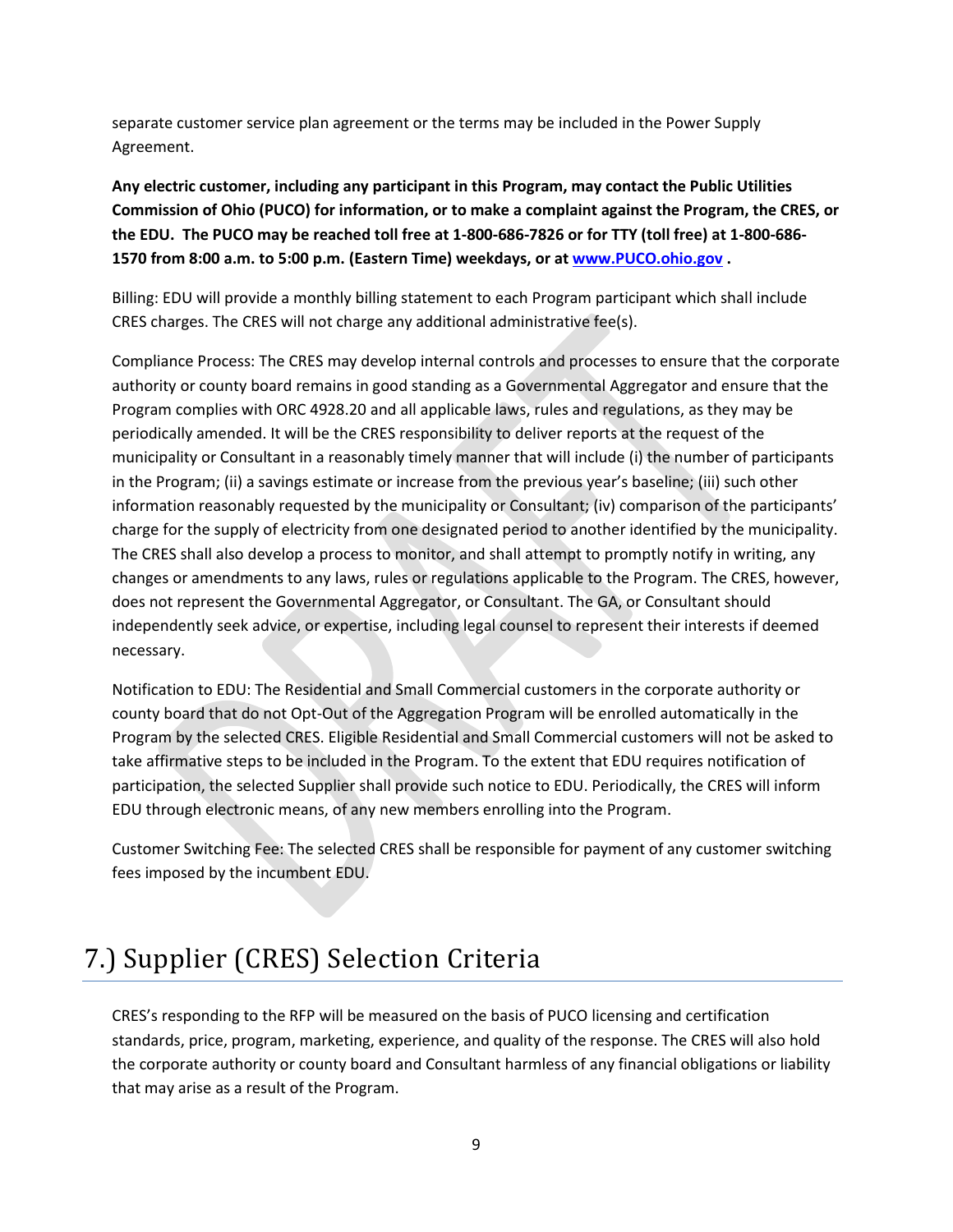CRES Selection Criteria

- Price per kWh and corresponding terms;
- Power Supply Agreement flexibility;
- Proof of financial solvency and investment grade credit rating;
- Quality of response to Request for Proposal;
- Program Marketing Plan and informational outreach;
- Municipal Aggregation Experience;
- Municipal Opt-Out Experience;
- **EXECT** Certified and in good standing as a Competitive Retail Electricity Service provider by the PUCO;
- Compliant procedures regarding Purchase of Receivables/Utility Consolidated Billing ("POR-UCB Program") facilitating EDU single billing to participants in the Program.
- Power Supply Agreement meets the minimum requirements of the PUCO, and common commercial practice.
- Will provide assistance, if needed, by Consultant or corporate authority in filing the annual reports required by the PUCO and Section 4805.10(A), Section 4911.18(A) and Section 4928.06(F) of the Ohio Revised Code

# 8.) Consolidated Billing and Credit/Default Procedures

EDU offers a POR-UCB Program for the benefit of retail customers and CRES. This allows for a single bill, administered solely by EDU, wherein EDU will invoice the EDU regulated delivery charges and supply rate provided by the selected CRES contained in the Power Supply Agreement.

The corporate authority or county board will utilize the POR-UCB Program with its Municipal Aggregation to streamline the billing process, and eliminate the confusion of separate bills from EDU and the selected CRES.

Credit policies and procedures continue to be the responsibility of EDU and/or CRES. The corporate authority or county board will not be responsible for late or non-payments on the parts of any of its Residential or Small Commercial customers. EDU and/or CRES billing practices should be consistent with all applicable rules, utility tariff, and guidelines issued by the PUCO. If there is a delinquent account, EDU and/or CRES or their agent will send collection notices to the customer's mailing address of record for service charges rendered by EDU, following established collection policies. In the case of a POR-UCB Program, the billing method the Program will utilize, the CRES' receivable becomes EDU's receivable and EDU will generally be responsible for those collection efforts under EDU's tariff, policy and requirements.

Customers will continue to receive their electricity bill from EDU, will continue to call EDU for servicerelated issues, including emergencies, and will continue to pay EDU.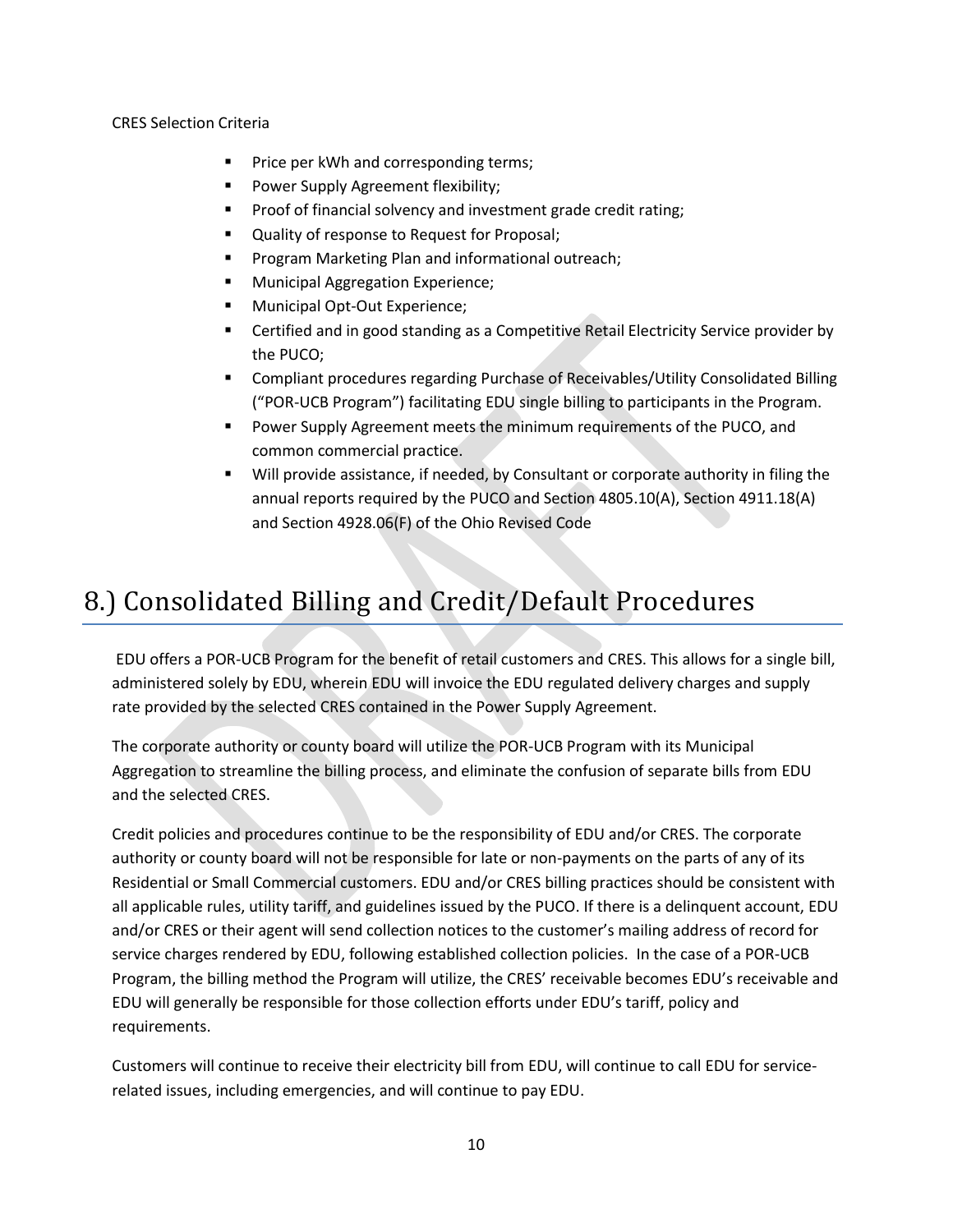**CUSTOMER INQUIRIES:** EDU operates a call center to assist customers with inquiries and resolve billing issues. EDU has toll-free numbers to contact the call centers printed on electric account holders' bills.

# 9.) Request for Qualifications/Proposal-Summary

The Consultant will, on behalf of the corporate authority or county board governing body and residents, request qualifications from a number of licensed CRES in order to properly vet any potential bidders. To those CRES deemed most qualified, a Request for Proposals ("RFP") will be issued, utilizing predetermined criteria based on technical specifications, bidder requirements, bidding processes, and contract documents, to select a single Competitive Retail Electric Service ("CRES" or "Supplier") provider. The Consultant will evaluate the bids received and will recommend a single CRES to serve as the electricity supplier to all eligible Residential and Small Commercial customers within the municipal limits.

The corporate authority or county board may grant authority to a representative of the corporate authority or county board to approve the Power Supply Agreement with the selected CRES on behalf of the corporate authority or county board.

### 10.) Pricing Methodology

Pricing Methodology: The corporate authority or county board intends to establish a price for the purchase of electricity for the Program. This will be the Program Rate measured in price per kilowatthour (kWh). The rate may include traditionally bundled renewable power components in the form of Renewable Energy Certificates (RECs), and will reflect various lengths of terms, contractual benefits, and possible hold premiums (CRES holds price offer to be bound in Power Supply Agreement open for a fixed period of time beyond the standard one day to allow for municipality to review before signing off on Power Supply Agreement).

If the daily market price quote is deemed acceptable by the Consultant, the Consultant will inform the corporate authority or county board of the price and pricing components and recommend acceptance. If accepted, the corporate authority or county board will affirm acceptance of the commodity price in writing to the selected CRES.

The CRES invited to bid will quote rates for the following energy mixes:

Lowest Traditional Fixed Power Price – The lowest priced fixed electricity supply available from a CRES using, at minimum, a percentage of renewable energy consistent with Ohio law and/or PUCO regulation. Should the annually weighted EDU Standard Service Offer for the enrolled participants be less than the selected CRES' retail power price, CRES will reserve the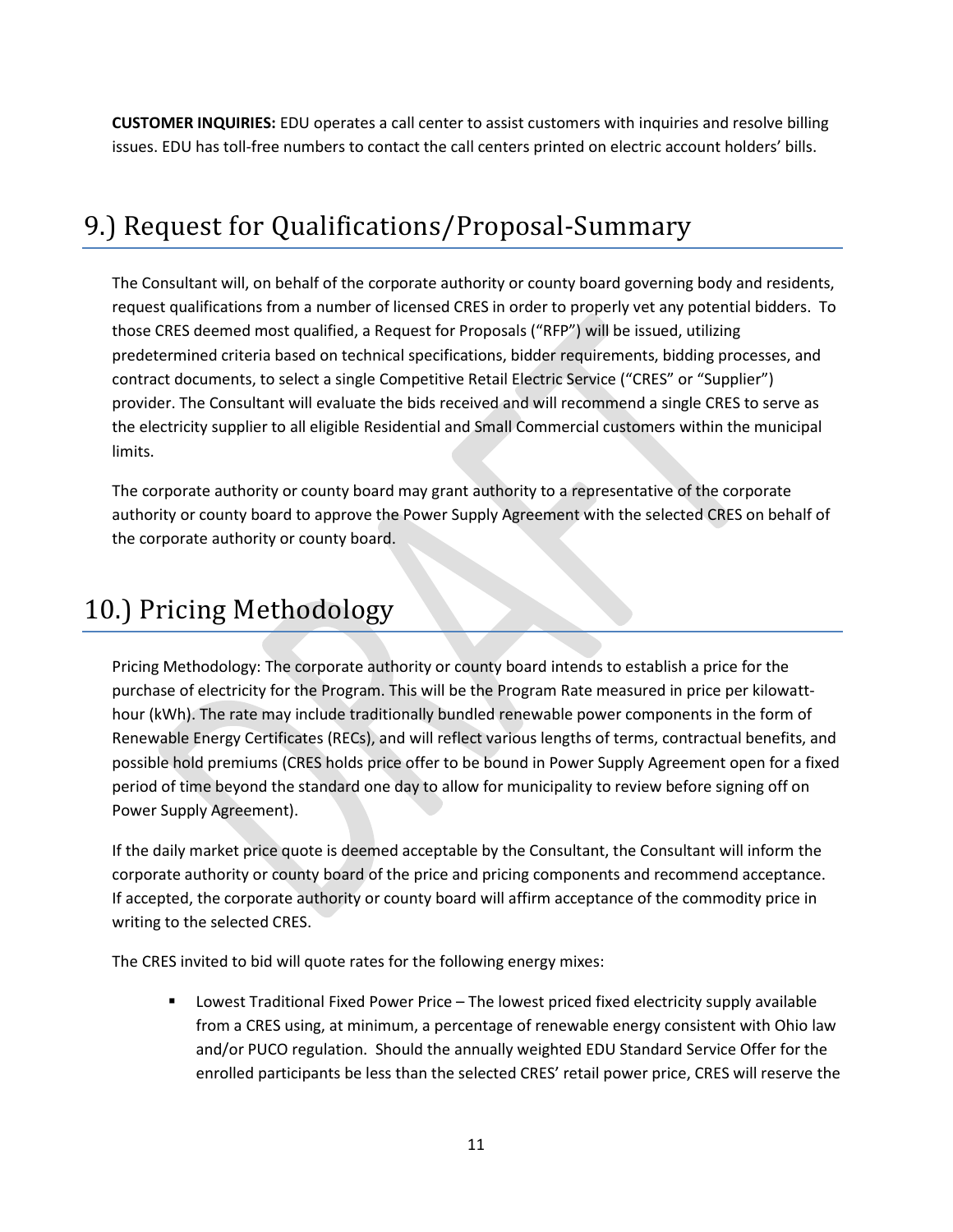right to terminate service and return the Program participants to EDU, or continue service at a rate equal to the EDU Standard Service Offer.

- Guaranteed Savings Rate a variable rate guaranteed to be a certain percentage below EDU's Standard Service Offer, or tariff rate for a specific term. CRES shall provide an understandable description of the factors that will cause the price to vary (including any associated indices) and disclose how frequently the rate will change.
- 100% Renewable Electricity where 100% of the energy used by the aggregated accounts will be offset by Renewable Energy Credits that meet the U.S. Environmental Protection Agency's Green Power Partnership's definition of eligible green power resources, vintage requirements, and "new" requirements as detailed here: [http://www.epa.gov/greenpower/documents/gpp\\_partnership\\_reqs.pdf.](http://www.epa.gov/greenpower/documents/gpp_partnership_reqs.pdf)

Renewable Energy Credits shall also be Green-e certified and/or the RECs will be sourced through MISO-registered renewable sources.

If the CRES proposes to charge different rates to different rate classes within the aggregation (for example, a different price for Residential and Small Commercial customers), the CRES shall disclose the applicable rate(s) to customers within each rate class.

### 11.) Program Education Initiative

The CRES shall maintain an educational program for the purpose of explaining the Program to eligible Residential and Small Commercial customers. The Education Program will include updates, offer customer support during the term of the agreement, and provide information of where to Opt-Out of the Program, if a customer so desires.

Each Residential and Small Commercial customer of EDU within the jurisdiction of the corporate authority or county board will receive a notification by mail explaining the Program, the procedure which must be followed to Opt-Out of the Program, the fixed electricity rate (if applicable) the municipality contracted for on behalf of participants in the Program, termination policies, and the deadline to return the Opt-Out letter.

The corporate authority or county board in partnership with Consultant, along with the selected CRES will develop an education initiative that will inform residents of the specifics of the program. The education initiative may contain, but is not limited to the following:

- **Mailings**
- Community Meetings
- Advertisements
- Program Website
- Toll-Free Information Line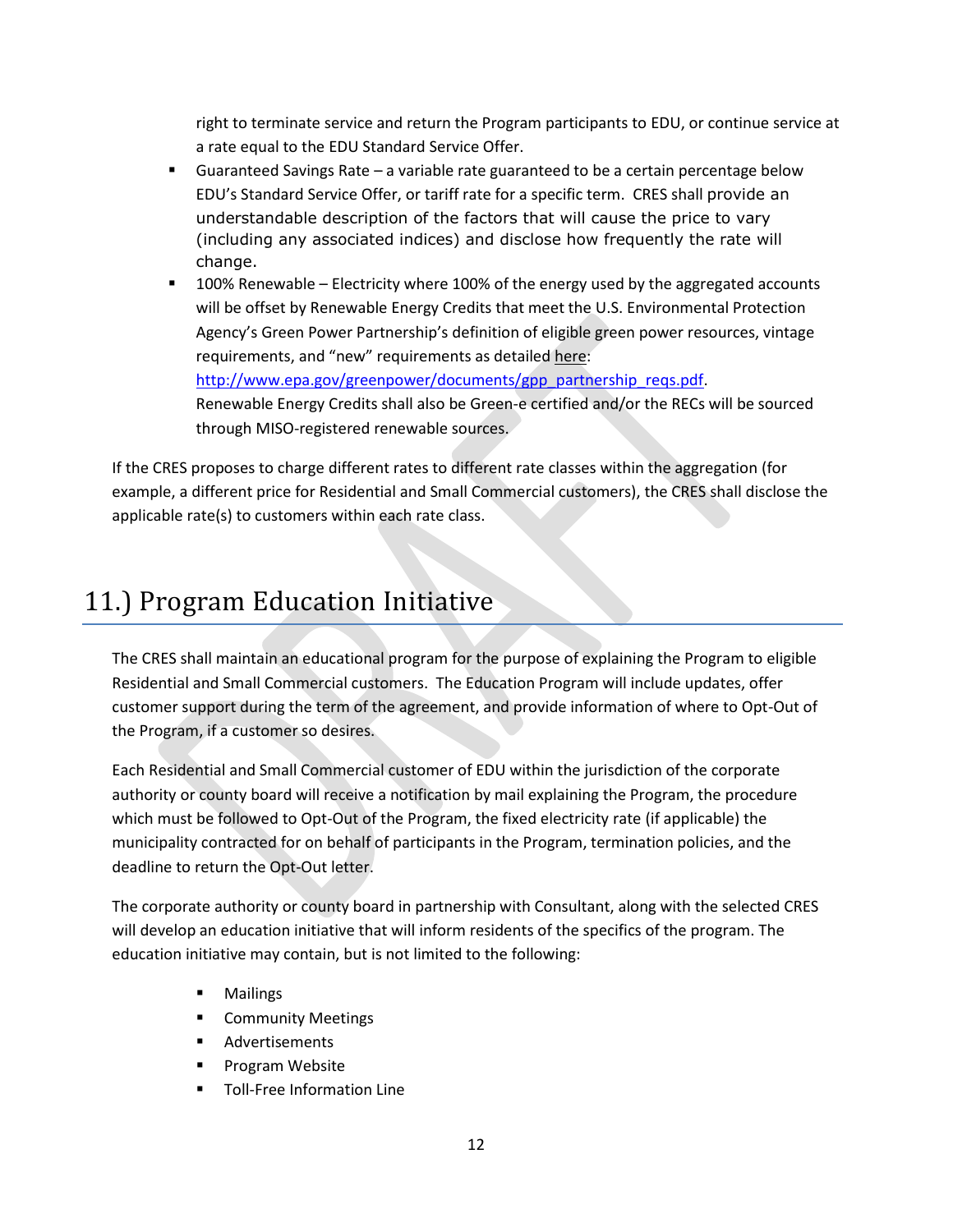- Informational Videos
- Calculators (web-based)

# 12.) Demand Management and Energy Efficiency Initiative

Reduced energy costs should in no way be considered a license for increased usage. For that reason, no energy plan is complete without balancing reduced supply cost for end-users with some method(s) for demand side management and reduction. PUCO offers a website which specifies each customer's priceto-compare ("PTC").

The Consultant may work with the selected CRES to develop an "Energy Efficiency Program". The program may include resources for Residential consumers regarding energy efficiency for their home. The corporate authority or county board will work with EDU to provide specific information about utility rebate programs.

### 13.) Power Supply Agreement

The corporate authority or county board will be presented with and have the option to execute a Power Supply Agreement) with the selected CRES.

Bids may contain various lengths of term. Upon recommendation of the consultant and at the discretion of the corporate authority or county board, the duration of any subsequent contract term will be determined.

#### **The Power Supply Agreement may include, but not limited to:**

- The approved rate and the power mix for the Program, and shall disclose all additional or ancillary fees.
- Requirements that all licenses and qualifications are maintained.
- Requirements that the CRES manage the program consistent with the Plan of Operation and Governance as approved and amended if need be.
- Agreement not to solicit or contract directly with eligible Residential or Small Commercial customers in the Program for service or rates outside the Program.
- Agreement not to use the customer data and information for any other marketing purposes.
- Agreement to indemnify and hold the corporate authority or county board and consultant harmless from any claims, causes of action, damages, judgments, and financial obligations arising from the Program.
- Proof of insurance and performance security as the municipality deems necessary.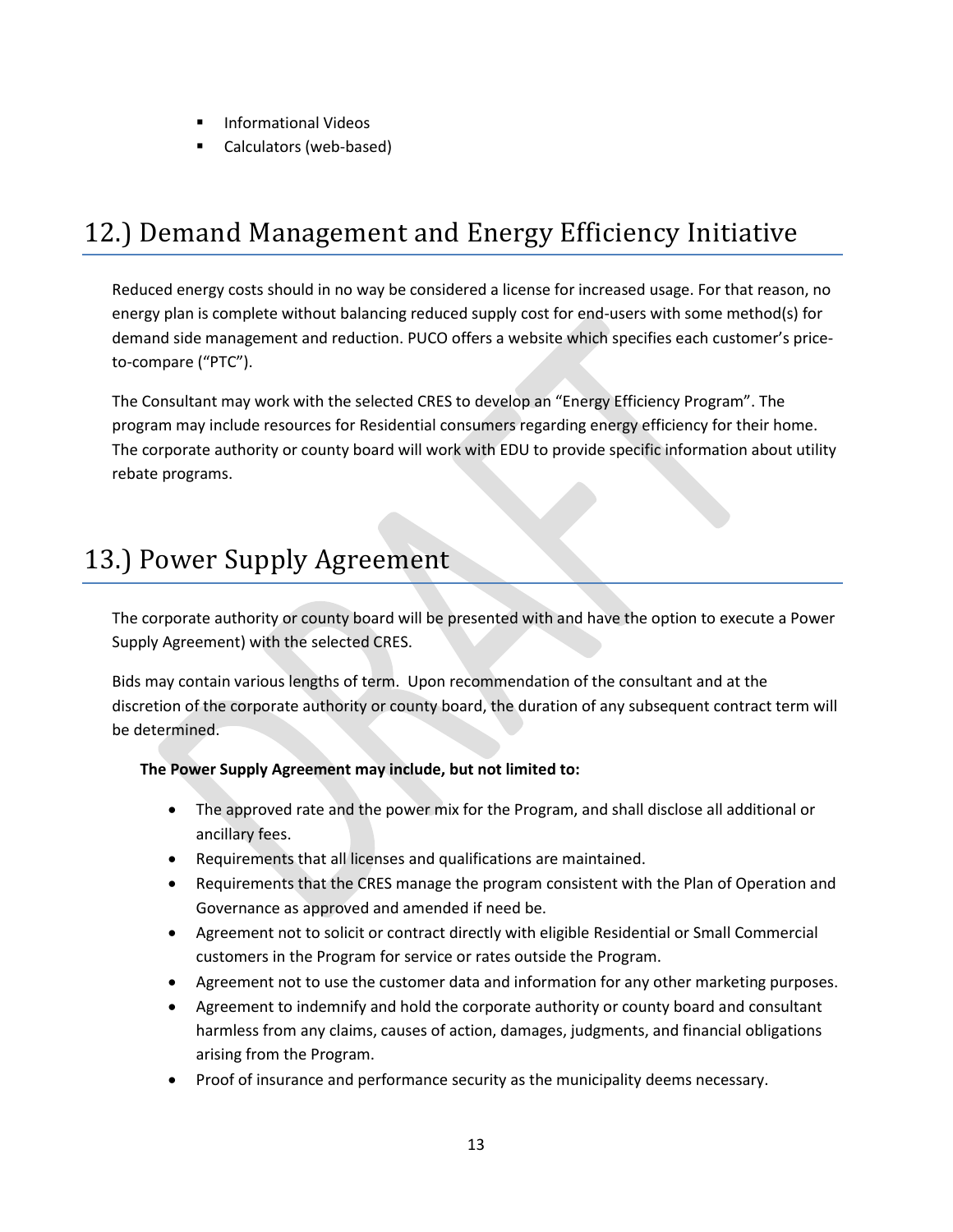• Provision that the CRES will assist the corporate authority or county board in developing a Program Education Initiative.

#### **Termination of Service**

- End of Term: The Power Supply Agreement with the CRES will terminate upon its expiration.
- Early Termination: The corporate authority or county board may have the right to terminate the Power Supply Agreement prior to the expiration of the term in the event the CRES commits any act of default. Acts of default include, but are not limited to the following:
	- o Breach of confidentiality regarding customer information;
	- $\circ$  The disqualification of the CRES to perform the services due to the lapse or revocation of any required license or certification;
	- o EDU's termination of its relationships with the CRES;
	- $\circ$  Any act or omission that constitutes deception by affirmative statement or practice, omission, fraud, misrepresentation, or bad faith practice;
	- o Intentional billing in excess of the approved rates and charges;
	- $\circ$  Billing or attempting to collect any charge other than the approved kWh rates and contractually approved charges;
	- $\circ$  Failure to perform at a minimum level of customer service that shall be reasonable and quantified by the corporate authority or county board.
- Upon termination, the corporate authority or county board will notify EDU to return the Residents and Small Commercial accounts to the Default Tariff Service. Upon termination, the corporate authority or county board shall provide at least sixty (60) days written notice of termination to each account holder participating in the Program. If the Power Supply Agreement is not extended or renewed, participants will be notified as required by law and the CRES rules of the PUCO in advance of the end of service. Participants will also be notified of their rights to select an alternate Supplier and of their ability to return to EDU's Standard Service Offer upon termination.

#### **Changes, Extension or Renewal of Service**

The initial term of the agreement for power supply service will provide service for the specified term beginning upon activation of services. If the Power Supply Agreement is extended or renewed, Program participants will be notified as required by law and the rules of the PUCO as to any changes in rates or service conditions. At least every three (3) years, all EDU customers in the municipal boundaries will be given an opportunity to opt into or out of the Program, and reasonable notice will be provided as required by applicable law and PUCO rules. Participants will also be notified of their right to select an alternate Supplier and of their ability to return to EDU's Standard Service Offer.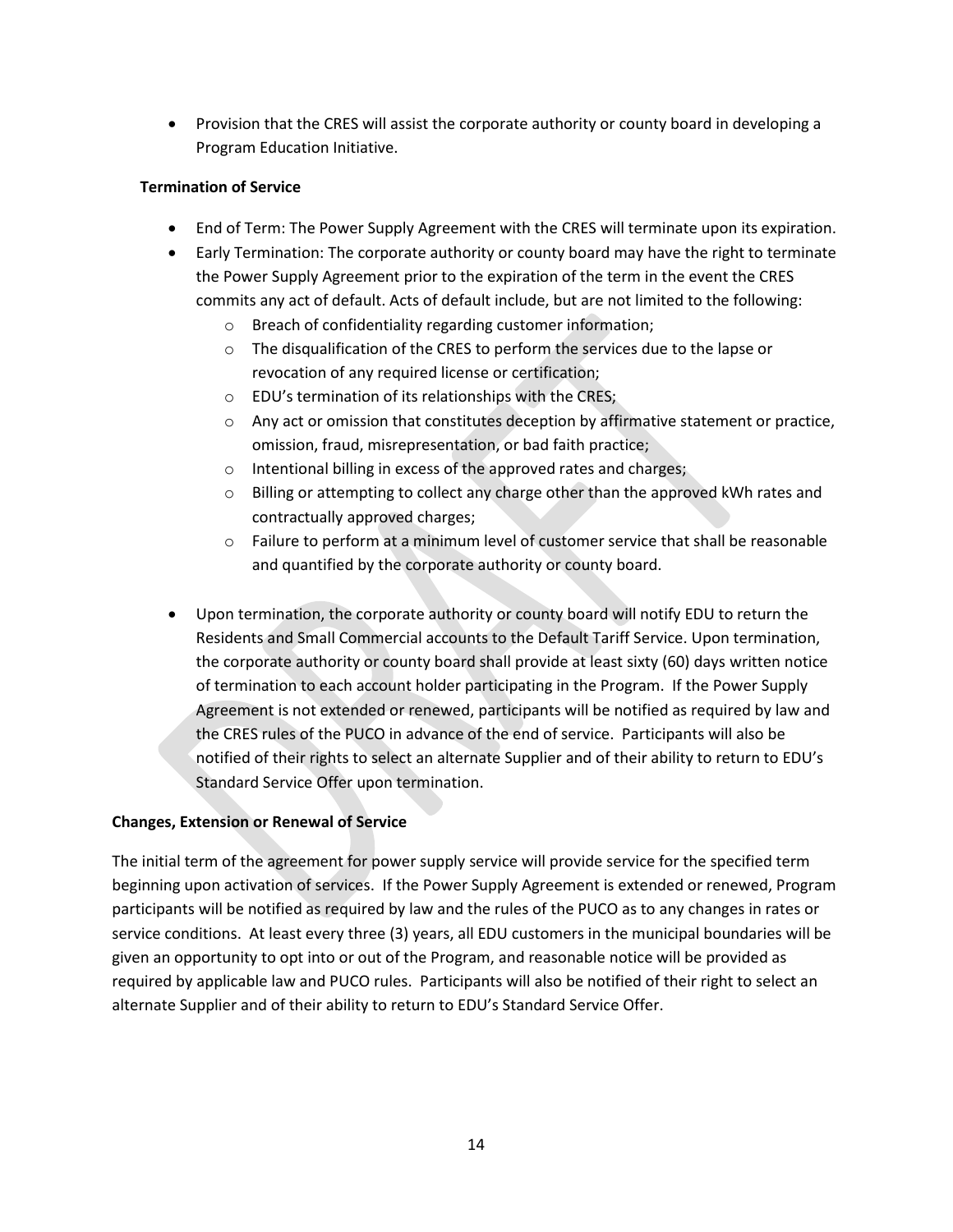# 14.) Liability

The corporate authority or county board and Consultant shall not be liable, in any instance, to Residential and Small Commercial customers for any claims arising from or due to provisions of municipal aggregation of electricity. Any such claims should be solely directed to the selected CRES, pursuant to the Power Supply Agreement.

### 15.) Miscellaneous

The Plan of Operation and Governance may be impacted by forces outside the control of the corporate authority or county board. Those items may include the following:

- Amendments or changes to applicable Ohio law.
- Federal Energy Regulatory Commission (FERC) tariffs that may be enacted or amended;
- PUCO rules and regulations as may be enacted or amended;
- EDU tariffs as approved or amended periodically by the PUCO; and
- Rules, regulations, and orders approved or enacted by federal, state, or local regulatory agencies.

The Plan of Operation and Governance will be on file at the corporate authority or county board Administrative office.

Please call 937-498-2335 for a copy or to obtain additional information

**Any electric customer, including any participant in the aforementioned Program, may contact the Public Utilities Commission of Ohio (PUCO) for information, or to make a complaint against the Program, the CRES, or the EDU. The PUCO may be reached toll free at 1-800-686-7826 or for TTY (toll free) at 1-800-686-1570 from 8:00 a.m. to 5:00 p.m. weekdays (Eastern Time), or at [www.PUCO.ohio.gov.](http://www.puco.ohio.gov/)**